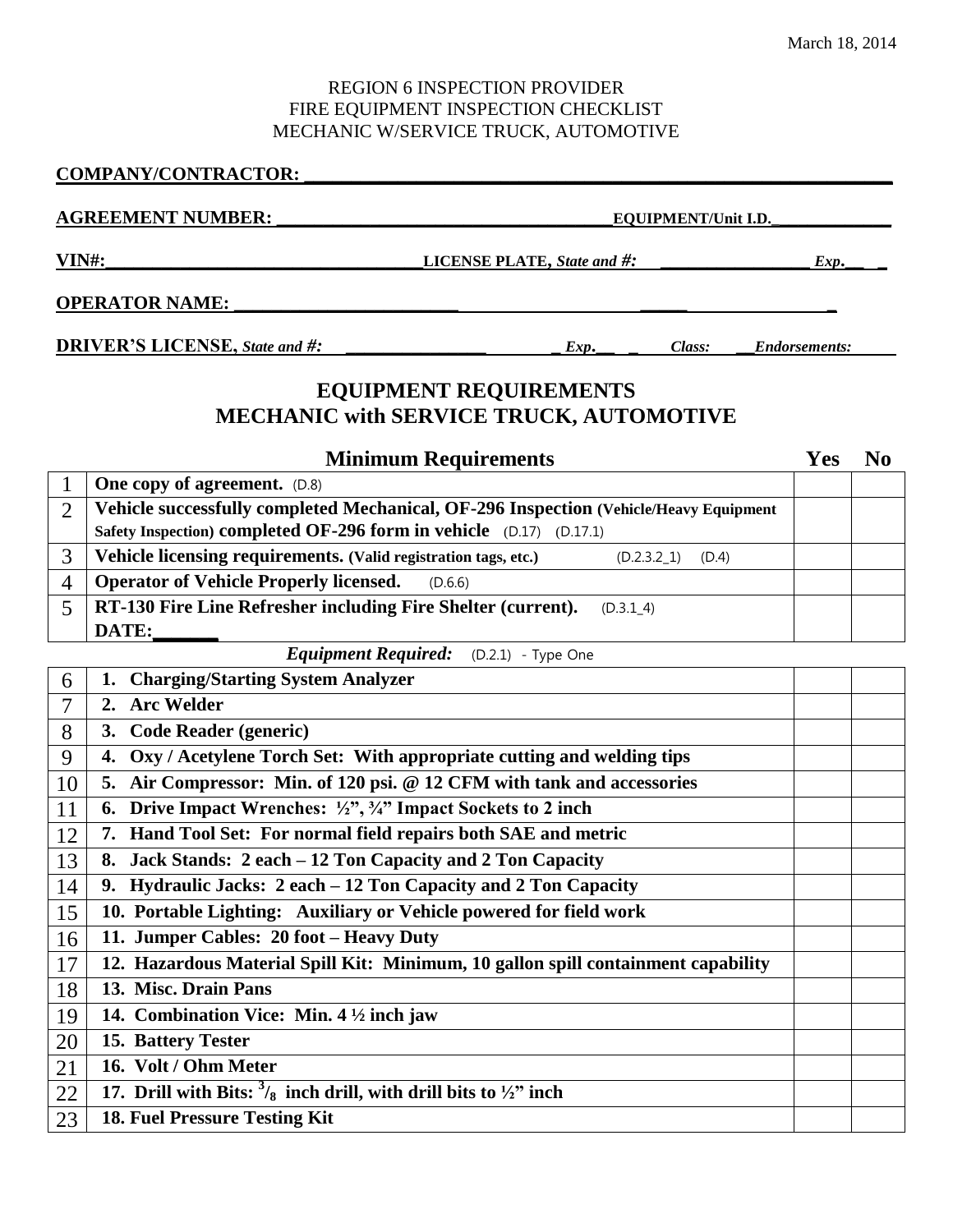## **MINIMUM REQUIREMENTS CONTINUED**

| 24 <sup>1</sup> | 19. Tap and Die Set: Tap and Die Set to $\frac{5}{8}$ inch |  |
|-----------------|------------------------------------------------------------|--|
| $\gamma$        | 20. Electric Grinder: 4 inch                               |  |
| 26 <sup>1</sup> | 21. Self-contained brake and clutch bleeder system         |  |

### *Consumable Goods* (D.2.2)

| 28 | 1. Commonly used SAE and Metric Nuts and Bolts, up to $\frac{1}{2}$ inch x 3 inch |  |
|----|-----------------------------------------------------------------------------------|--|
| 29 | 2. Assorted electrical connections for commonly used wire sizes on all equipment  |  |
| 30 | 3. Assorted sizes of electrical wire commonly found on all types of equipment     |  |
| 31 | 4. Assorted common electrical fuses and bulbs                                     |  |
| 32 | 5. Assorted lubricants and cleaners used by field mechanics                       |  |
| 33 | 6. Assorted medal fasteners, machine screws, self-tapping screws.                 |  |
| 34 | 7. Air Brake Fittings: Commonly used, up to 5/8 inch.                             |  |
| 35 | 8. Shop Towels                                                                    |  |

# *Mechanics Service Truck - All vehicles shall:* (D.2.3.2)

|    | 1. See Vehicle Requirements, inspection line items #3 and #4 above                                                        |  |  |
|----|---------------------------------------------------------------------------------------------------------------------------|--|--|
| 36 | 2. Fire Extinguisher: Multi-Purpose, 1A 10 BC, Securely Mounted, and                                                      |  |  |
|    | Accessible. Also has current annual inspection tag                                                                        |  |  |
| 37 | 3. Back-Up Alarm: Rear facing. Switches to activate alarm are not allowed                                                 |  |  |
| 38 | 4. Reflectors: Triangle bi-directional, 1 set of 3                                                                        |  |  |
| 39 | 5. Wheel Chocks, (minimum one pair)                                                                                       |  |  |
| 40 | 6. Shovel                                                                                                                 |  |  |
| 41 | Hard Hat $\Box$<br>Gloves $\Box$ Eye Protection $\Box$<br><b>Hearing Protection</b> $\Box$<br><b>PPE:</b><br><b>Boots</b> |  |  |
|    | Welding Chaps: 1 pair $\Box$<br>Headlamp with batteries $\Box$<br>$(D.2.2_A_1, 2, 3, 4, 5, 6, 7)$                         |  |  |
| 42 | <b>Fire Shelter: New generation</b><br>(D.2.2 A 8)                                                                        |  |  |
| 46 | <b>Flame Resistant Clothing: Two Full Sets</b><br>(D.2.2 A 9)                                                             |  |  |
| 44 | Condition of Vehicle/Equipment: Maintained in good repair by Contractor (D.1), (D.2)                                      |  |  |

Contractor equipment meets agreement specifications.

|                                                                               |  | Date: $\frac{1}{\sqrt{1-\frac{1}{2}} \cdot \frac{1}{\sqrt{1-\frac{1}{2}} \cdot \frac{1}{\sqrt{1-\frac{1}{2}} \cdot \frac{1}{\sqrt{1-\frac{1}{2}} \cdot \frac{1}{\sqrt{1-\frac{1}{2}} \cdot \frac{1}{\sqrt{1-\frac{1}{2}} \cdot \frac{1}{\sqrt{1-\frac{1}{2}} \cdot \frac{1}{\sqrt{1-\frac{1}{2}} \cdot \frac{1}{\sqrt{1-\frac{1}{2}} \cdot \frac{1}{\sqrt{1-\frac{1}{2}} \cdot \frac{1}{\sqrt{1-\frac{1}{2}} \cdot \frac{1}{\sqrt{1-\frac{1}{2}}$ |  |  |
|-------------------------------------------------------------------------------|--|---------------------------------------------------------------------------------------------------------------------------------------------------------------------------------------------------------------------------------------------------------------------------------------------------------------------------------------------------------------------------------------------------------------------------------------------------|--|--|
|                                                                               |  |                                                                                                                                                                                                                                                                                                                                                                                                                                                   |  |  |
| Contractor given the opportunity to correct noted deficiencies. (See Remarks) |  |                                                                                                                                                                                                                                                                                                                                                                                                                                                   |  |  |
| Inspector: Date: Date:                                                        |  |                                                                                                                                                                                                                                                                                                                                                                                                                                                   |  |  |
| Contactor successfully corrected noted deficiencies:                          |  |                                                                                                                                                                                                                                                                                                                                                                                                                                                   |  |  |
|                                                                               |  |                                                                                                                                                                                                                                                                                                                                                                                                                                                   |  |  |